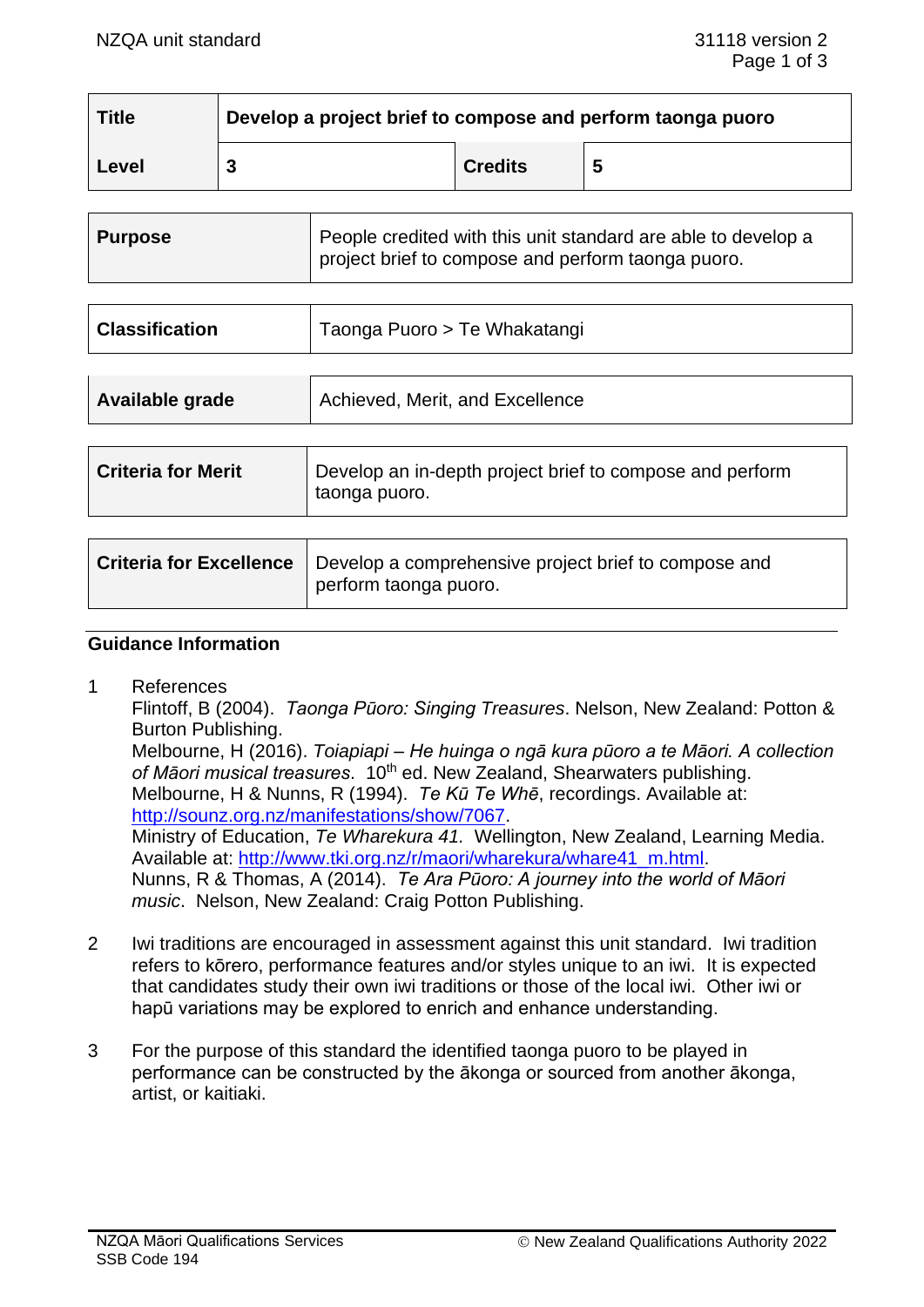4 For an achieved grade, ākonga must develop a project brief to compose and perform taonga puoro.

For a merit grade, ākonga must develop an in-depth project brief to compose and perform taonga puoro. This will be evidenced through:

- describing the intended purpose and audience for the taonga puoro composition;<br>- recording the specifications of taonga puoro used in performance, may include
- recording the specifications of taonga puoro used in performance, may include but is not limited to ākonga, artist or kaitiaki details, (iwi, hapū, whānau), points of interest.

For an excellence grade, ākonga must develop a comprehensive project brief to compose and perform taonga puoro. This will be evidenced through:

- explaining the connection to identified and sourced taonga puoro for performance;
- reflection on final composition, identifying any improvements that could have been made, or justifications for no changes.
- 5 Legislation relevant to this unit standard can be retrieved from [https://www.legislation.govt.nz/.](https://www.legislation.govt.nz/)
	- Health and Safety at Work Act 2015
	- Conservation Act 1987
	- Hazardous Substances and New Organisms Act (HSNO) 1996
	- Fire Safety and Evacuation of Buildings Regulations 2006.
- 6 Definitions

*Intended purpose* refers to where the composition and performance will be used within the kaupapa.

*Kaitiaki* may include but is not limited to owner (iwi, hapū, whānau, community, organisation), public or private collection.

*Kaupapa* may include but is not limited to theme, context, event, or purpose. *project brief* plan, proposal.

- 7 Ākonga must keep a fully documented visual diary or workbook to assist with assessment and authenticity.
- 8 All sources of information must be referenced.

# **Outcomes and performance criteria**

## **Outcome 1**

Develop a project brief to compose and perform taonga puoro.

## **Performance criteria**

- 1.1 Kaupapa for the taonga puoro composition and performance is developed.
	- Range selection of taonga puoro, genre and style of performance, contemporary or traditional.